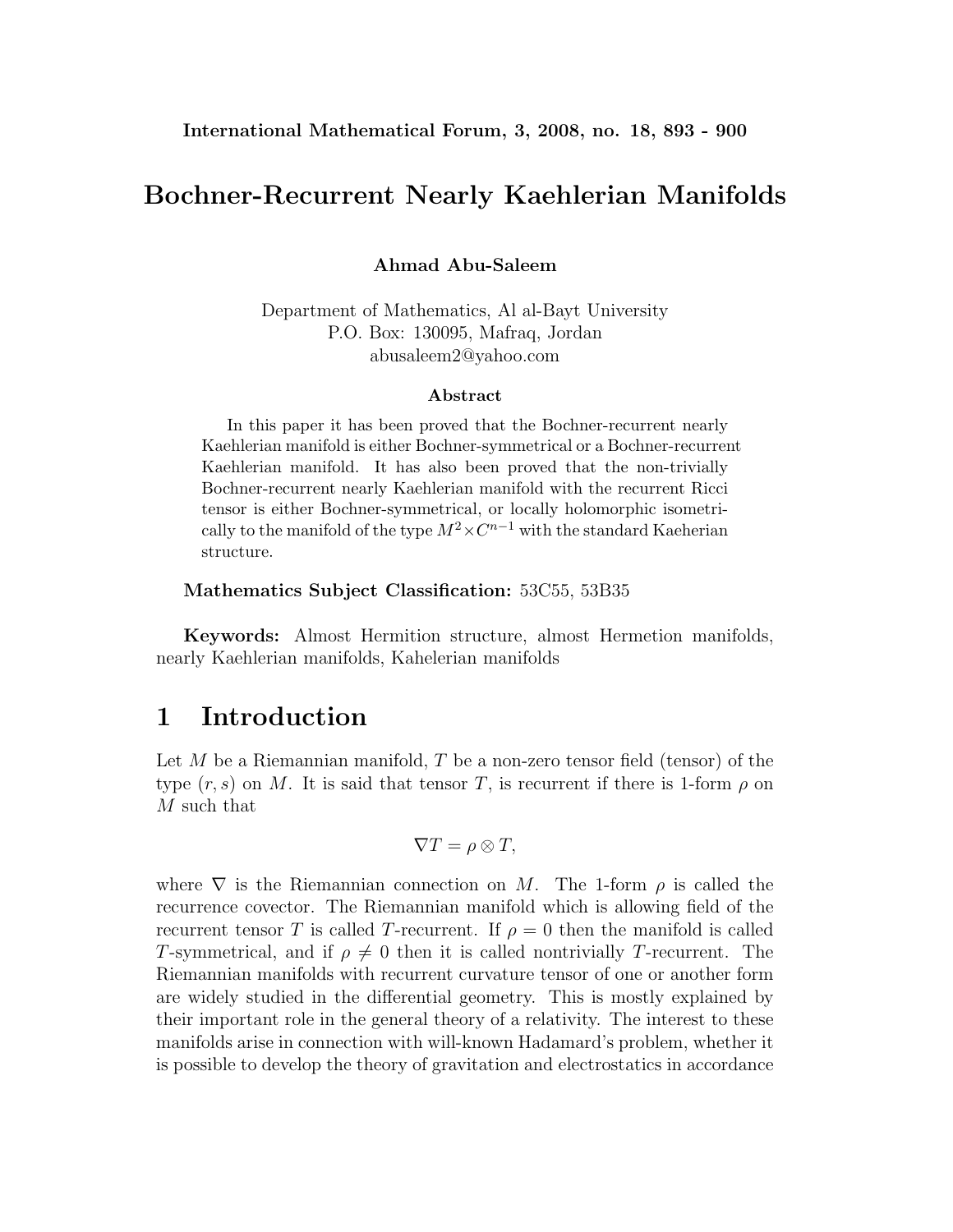with Newton's and Coulomb's laws within the framework of the Riemannian geometry?

The solution of this problem has lead to study of harmonic manifolds. Some example of this manifolds were obtained by Ruse, they are found to be the manifolds with recurrent tensor  $R$  of Riemannian curvature [2]. This work by Ruse was the starting point of the study of the Riemannian manifolds with the recurrent tensor of Riemannian curvature, moreconcisely the recurrent of Riemannian manifolds. The existence of the recurrent tensor of the type  $(3, 1)$ on Riemannian manifold lay on a powerful restriction on the geometry of this manifold. For example, it is known that a complete Riemannian manifold with the recurrent curvature tensor is a factor manifold of 1 -connected of Riemannian symmetrical space or manifold of the type  $M^2 \times R^{n-2}$  according to the discrete subgroup of isometrics [3].

Some authors, studied the Kaehlerian manifolds with the recurrent curvature tensor of one or another form [4, 5].

In the present work, we give the profound description of an important class of nearly Kaehlerian manifolds with the recurrent Bochner curvature tensor (Bochner-recurrent  $NK$ -manifolds), by generalization the well-known results in this direction.

### **2 Preliminaries**

Let M be an almost Hermitian manifold with an almost Hermition structure  $(J, g = \langle ., . \rangle), J^2 = -id, \langle JX, JY \rangle = \langle X, Y \rangle, \dim(M) = 2n > 2$ , and let  $\chi(M)$ be the Lie algebra of  $C^{\infty}$  vector fields on  $M, \nabla$  be the Riemannian connection and d is the operator of the exterior differentiation.

It is well known that representation of an almost Harmitian structure on M is equivalent to the representation of G-structure on M with the structural group  $U(n)$ , this group is a space which elements are the frames consisting of pairwise of dual eigenvectors of structural endomorphism J and unitary in the natural Hermitian metric of complexification of the corresponding tangent space (such frames are called A-frame) [7]. This G-structure is called adjoined. We will presuppose that indices  $i, j, k, \ldots$  range from 1 to  $2n$ , the indices a, b, c, d, f, g, h range from 1 to n and  $\hat{a} = a + n$ , We will denote by  $[a, ..., b]$  and  $(a, ..., b)$  the alternation and symmetrization by the indices  $a, ..., b$ respectively. It is easy verify that in the associated space of the G-structure the components of tensors  $q$  and  $J$  are given by the following matrices

$$
(g_{ij}) = \begin{pmatrix} 0 & I_n \\ I_n & 0 \end{pmatrix}; \left( J_j^i \right) \equiv \begin{pmatrix} iI_n & 0 \\ 0 & -iI_n \end{pmatrix},
$$

where  $I_n$ − is the identity matrix of order *n*.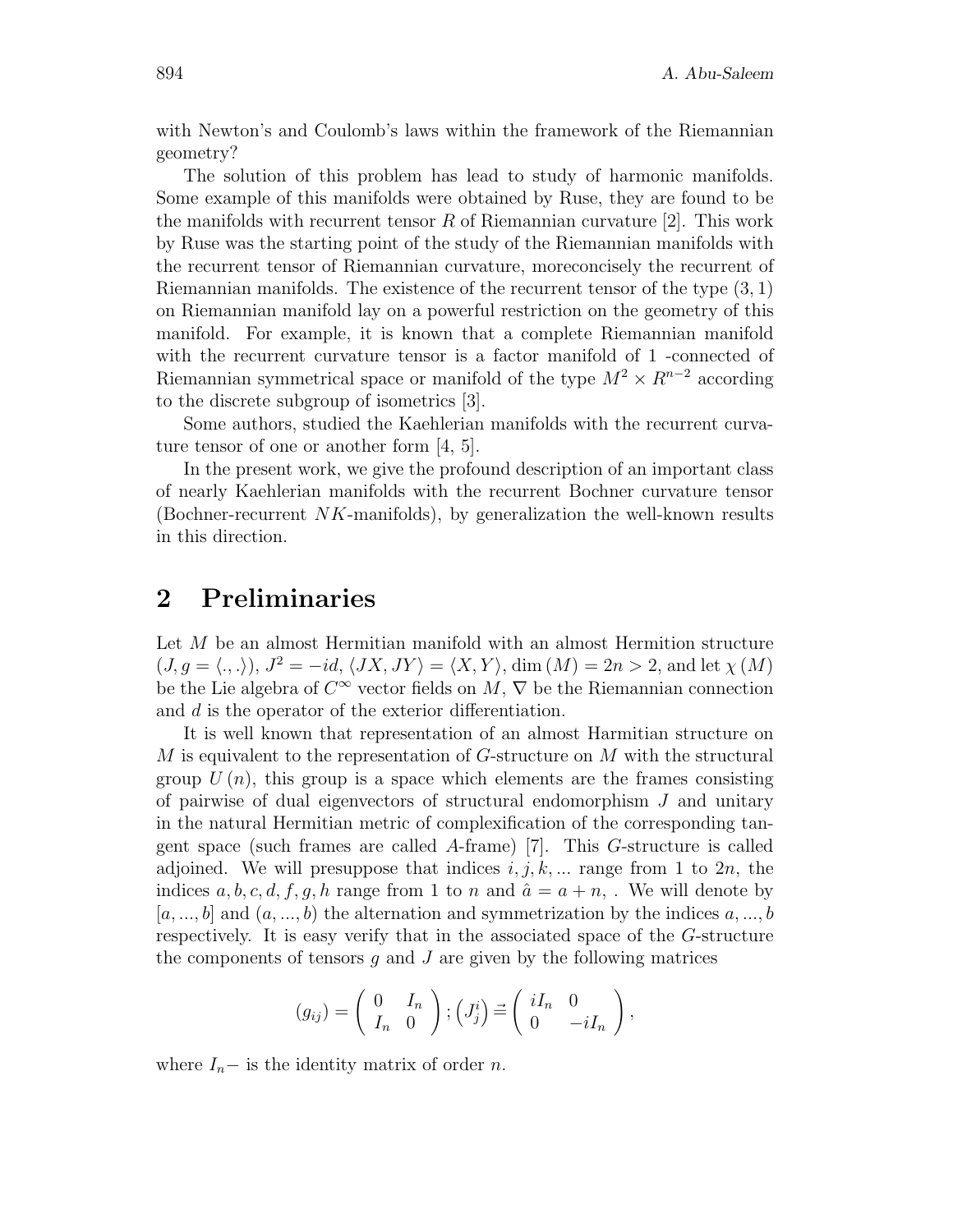From[6, 7], we note that an almost Hermitian structure is called nearly Kaehlerian (in short, NK-) structure if its fundamental form  $\Omega(X, Y) =$  $(X, JY)$  is a killing form or that is equivalent to

$$
\nabla_X(J) X = 0; X \in \chi(M).
$$

The nearly Kaehlerian structure is called Kaehlerian if  $\nabla J = 0$  otherwise it's proper. It is well known [7] that the structural equations of the Riemannian connection of a nearly Kaehlerian structure on the space of a joined G-structure (called structural equations of the nearly Kaehlerian structure) have the following form:

1. 
$$
d\omega^a = \omega_b^a \wedge \omega^b + B^{abc}\omega_b \wedge \omega_c
$$
;  
\n2.  $d\omega_a = -\omega_a^b \wedge \omega_b + B_{abc}\omega^b \wedge \omega^c$ ;  
\n3.  $d\omega_b^a = \omega_c^a \wedge \omega_b^c + (2B^{adh}B_{hbc} + A_{bc}^{ad}) \omega^c \wedge \omega_d$ ;  
\n(1)

where  $\omega_a = \omega^{\hat{a}}$ ,  $\{B^{abc}\}, \{B_{abc}\}$  and  $\{A^{ad}_{bc}\}$  are the system of functions in the associated space of the  $G$ -structure serving the components of the complex tensors on M. these tensors are called Kirichenko structural tensors of the first, second and third order respectively. Being so, the structural tensors of the first and second order are skew-symmetric and the structural tensor of the third order is symmetrical by any pair of superscript or subscript [7].

In addition it is known that the components of the Kirichenko structural tensors of the first and second order of a NK-manifold are satisfy the following identities

1. 
$$
dB^{abc} - B^{hbc}\omega_h^a - B^{ahc}\omega_h^b - B^{abh}\omega_c^h = 0;
$$
  
2. 
$$
dB_{abc} - B_{hbc}\omega_a^h - B_{ahc}\omega_b^h - B_{abh}\omega_h^c = 0;
$$
 (2)

The relationship(2) is equivalent to parallelism of these tensor in the associated connection [8] and components of the Kirichenko structural tensor of the third order are satisfy the following identity:

$$
dA_{bc}^{ad} + A_{hc}^{ad}\omega_b^h + A_{bh}^{ad}\omega_c^h - A_{bc}^{hd}\omega_h^a - A_{bc}^{ah}\omega_h^d = A_{bc}^{ad}\omega^h + A_{bc}^{adh}\omega_h; \tag{3}
$$

where  $\{A^{ad}_{bc} \}$  and  $\{A^{adh}_{bc}\}$  are the system of functions in the space of the a joined G-structure that are used for the components of the covariant differential structural tensor of the third order in the associated connection, and they are symmetrical by any pair of superscript or subscript, (we call to mind that the associated connection (extended ) of almost Hermitian manifold is called the connection  $\nabla = \nabla + T$ , where T is the composite tensor of the adjoint Qalgebra [9]). As well we call to mind that the components of structural tensor of NK-manifold are satisfying the formula of complex continuation [7]: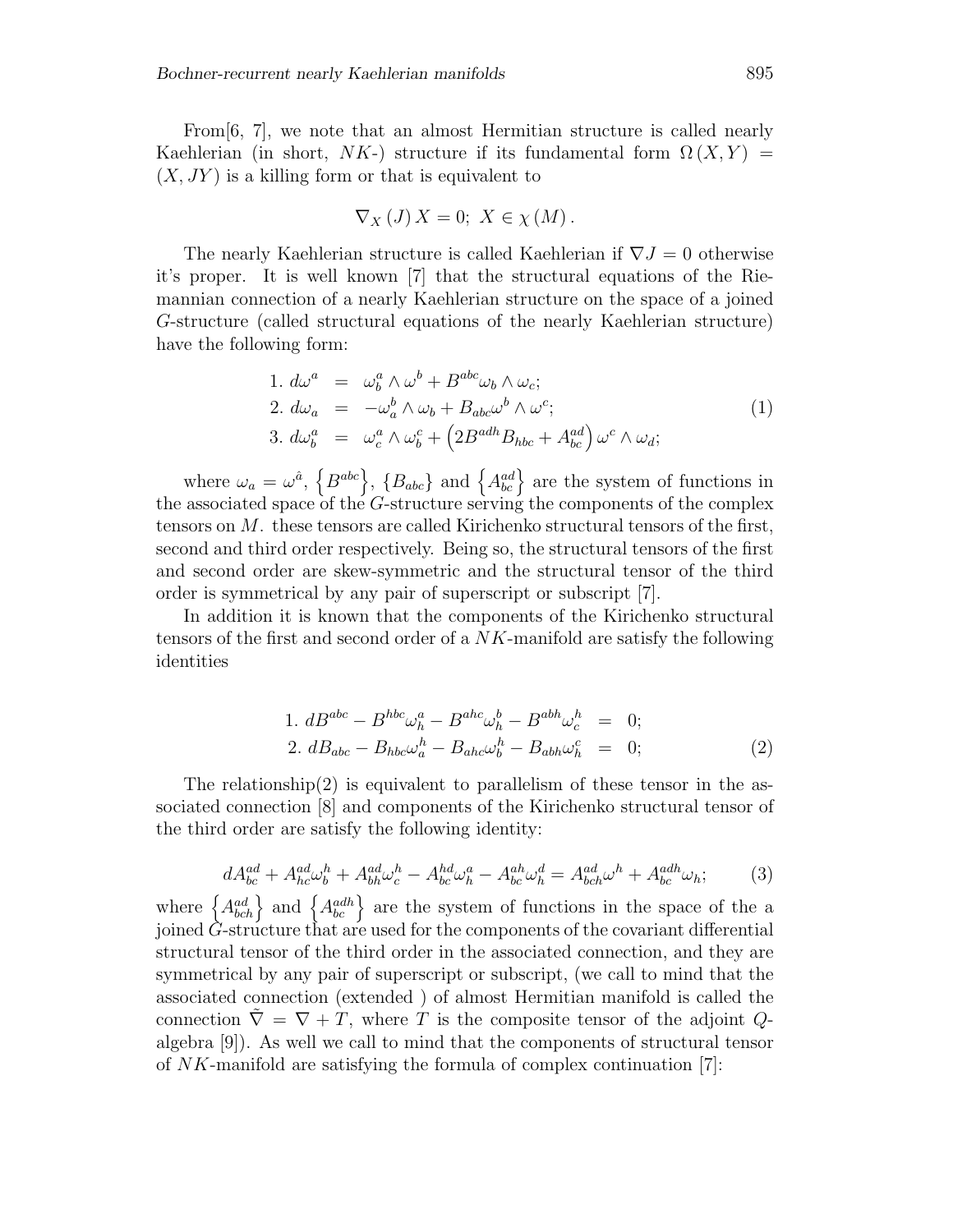$$
\bar{B}^{abc} = B_{abc}; \ \bar{A}^{ad}_{bc} = A^{bc}_{ad};\tag{4}
$$

We can note that the structural tensor of the  $1<sup>st</sup>$  and  $2<sup>nd</sup>$  order vanish precisely, when the manifold is Kaehlerian [7]. For convenience we will take the following notations:

$$
B_{bc}^{ad} = B^{adh} B_{hbc}; \ B_{b}^{a} = B_{bc}^{ac}; \ B = B_{a}^{a}; \ A_{b}^{a} = A_{bc}^{ac}, A = A_{a}^{a}.
$$

Let  $R, Q, \aleph$  are Riemann-Christofel tensor, Ricci tensor and scalar curvature of the manifold M respectively. We call to mind that the main nonzero components of these tensors on the space of the G-structure (i.e. in an A-frame) for a  $NK$ -manifold have the following form respectively [10]:

$$
R_{\tilde{a}\tilde{b}cd} = -2B_{cd}^{ab}; R_{\tilde{a}bc\tilde{d}} = B_{bc}^{ad} + A_{bc}^{ad}; R_{abcd} = R_{\tilde{a}bcd} = 0; \qquad (5)
$$
  

$$
Q_{ab} = 0; Q_{\tilde{a}b} = 3B_{b}^{a} - A_{b}^{a}; \ \aleph = 6B - 2A.
$$

The other nonzero components of these tensors are calculated with regard to the reality and classical characteristics of symmetry of these tensors.

**Definition 1** [11]. The Bochner tensor of an almost Hermitian manifold  $M^{2n}$  is called the tensor  $\tilde{B}$  of the type  $(4, 0)$  on  $M^{2n}$  which is defined by the formula:

$$
\begin{array}{lll} \tilde{B}\left(X,Y,Z,W\right) & = & R\left(X,Y,Z,W\right) + L\left(X,W\right)g\left(Y,Z\right) - L\left(X,Z\right)g\left(Y,W\right) \\ & & + L\left(Y,Z\right)g\left(X,W\right) - L\left(Y,W\right)g\left(X,Z\right) + L\left(JX,W\right)g\left(JY,Z\right) \\ & & - L\left(JX,Z\right)g\left(JY,W\right) + L\left(JY,Z\right)g\left(JX,W\right) - L\left(JY,W\right)g\left(JX,Z\right) \\ & & - 2 L\left(JX,Y\right)g\left(JZ,W\right) - 2 L\left(JZ,W\right)g\left(JX,Y\right), \end{array}
$$

where  $L(X,Y) = -\frac{1}{2n+4}Q(X,Y) + \frac{8}{2(2n+2)(2n+4)}g(X,Y)$  the Ricci-Bochner bilinear form,  $X, Y, Z, W \in \chi(M^{2n})$ ;

It will known [10] that this tensor having all symmetry properties of the Riemann-Christofel tensor R.( the tensor of Riemannian curvature ).

As is shown in [1] the main nonzero component of the Bochner tensor in the space of the G-structure are the following:

$$
1.\tilde{B}_{abcd} = \tilde{B}_{\hat{a}\hat{b}cd} = 0; \n2.\tilde{B}_{\hat{a}\hat{b}cd} = -2B_{cd}^{ab}; \n3.\tilde{B}_{\hat{a}\hat{b}cd} = B_{bc}^{ad} + A_{bc}^{ad} + \frac{4}{n+2} \left( 3B_{(b}^{(a}\delta_{c)}^{d)} - A_{(b}^{(a}\delta_{c)}^{d)} \right) - 4\tilde{\aleph}\tilde{\delta}_{bc}^{ad}
$$
\n(6)

where  $\tilde{\delta}_{bc}^{ad} = \delta_b^a \delta_c^d + \delta_c^a \delta_b^d$ ,  $\tilde{N} = \frac{N}{2(2n+2)(2n+4)}$  and the other nonzero components of this tensor are calculated with regard to the reality and classical characteristics of symmetry of the Bochner tensor.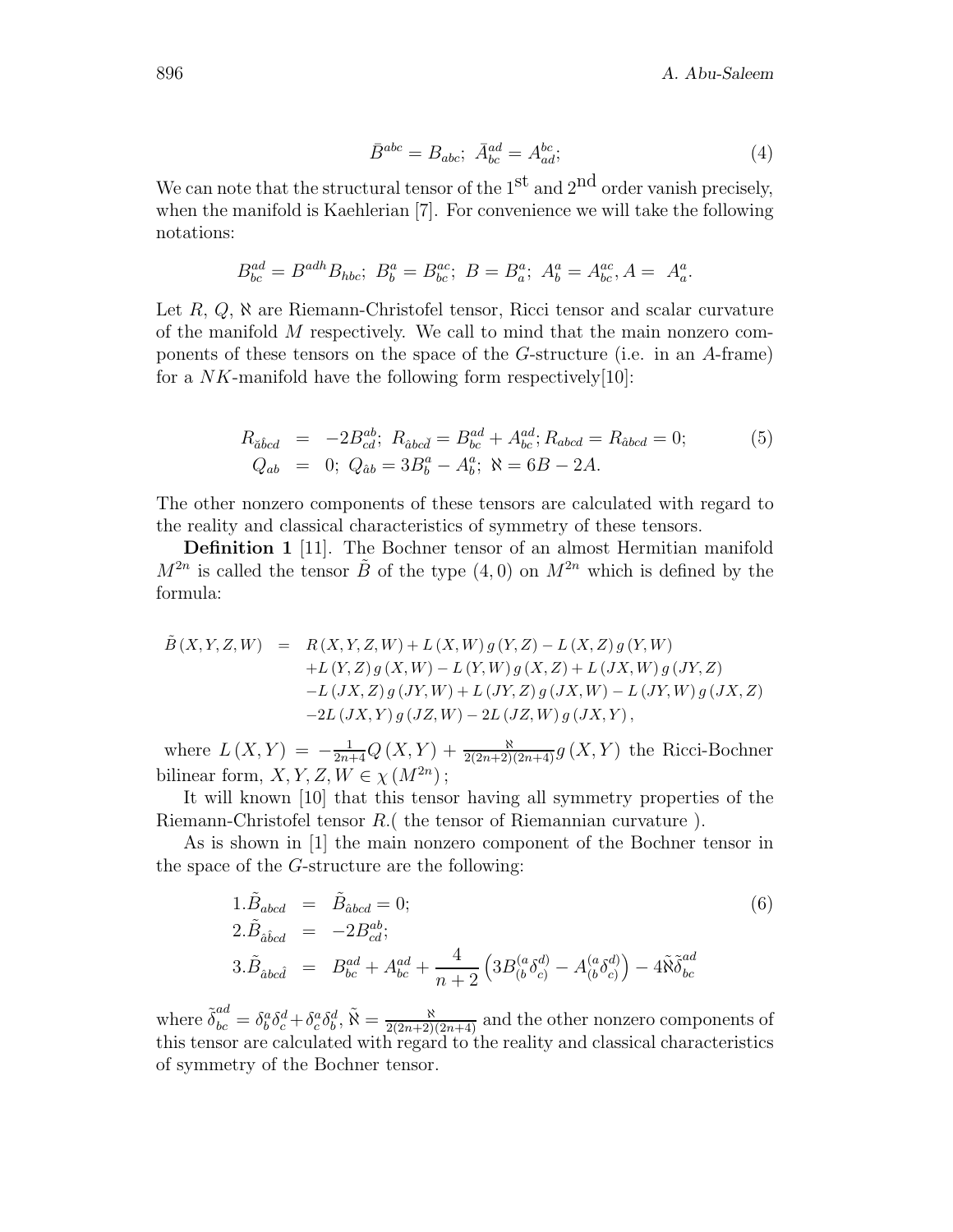### **3 Main Results**

Now suppose that  $M^{2n}$  is a B-recurrent of NK-manifold, then  $\nabla \tilde{B} = \rho \otimes \tilde{B}$ which has the following writing coordinate form.

$$
\tilde{B}^i_{jkl,t} = \rho_t \tilde{B}^i_{jkl};
$$

we consider this identity in the fiber space of A-frames i.e.  $\tilde{B}_{\hat{a}bc\hat{d},h} = \rho_h \tilde{B}_{\hat{a}bc\hat{d}}$ where comma (as usuall) is an index symbol of the covariant differentiation in Riemannian connection. By virtue of (6) part (3) and  $Q_b^a = 3B_b^a - A_b^a$ , we have

$$
A_{bch}^{ad} + \frac{1}{n+2} \left( Q_{bh}^a \delta_c^d + Q_{ch}^d \delta_b^a + Q_{ch}^a \delta_b^d + Q_{bh}^d \delta_c^a \right) - 4 \tilde{N}_h \tilde{\delta}_{bc}^{ad} \tag{7}
$$
  
= 
$$
\rho_h \left[ A_{bc}^{ad} + B_{bc}^{ad} + \frac{1}{n+2} \left( Q_b^a \delta_c^d + Q_c^d \delta_b^a + Q_c^a \delta_b^d + Q_b^d \delta_c^a \right) - 4 \tilde{N} \tilde{\delta}_{bc}^{ad} \right];
$$

It is known that [7]  $Q_b^a = 3B_b^a - A_b^a$ , then  $Q_{bh}^a = -A_{bh}^a$ ; Substituting in (7), we have

$$
A_{bch}^{ad} - \frac{1}{n+2} \left( A_{bh}^a \delta_c^d + A_{ch}^d \delta_b^a + A_{ch}^a \delta_b^a + A_{bh}^d \delta_c^a \right) - 4 \tilde{N}_h \tilde{\delta}_{bc}^{ad}
$$
  
=  $\rho_h \left[ A_{bc}^{ad} + B_{bc}^{ad} + \frac{1}{n+2} \left( Q_b^a \delta_c^d + Q_c^d \delta_b^a + Q_c^a \delta_b^d + Q_b^d \delta_c^a \right) - 4 \tilde{N} \tilde{\delta}_{bc}^{ad} \right]$  (8)

by contracting (8) by indices **a** and **b**, we have

$$
A_{ch}^{d} - \frac{1}{n+2} \left( A_{h} \delta_{c}^{d} + n A_{ch}^{d} + A_{ch}^{d} + A_{ch}^{d} \right) - 4 \tilde{N}_{h} \left( n+1 \right) \delta_{c}^{d}
$$
  
=  $\rho_{h} \left[ A_{c}^{d} + B_{c}^{d} + \frac{1}{n+2} \left( Q \delta_{c}^{d} + n Q_{c}^{d} + Q_{c}^{d} + Q_{c}^{d} \right) - 4 \tilde{N} \left( n+1 \right) \delta_{c}^{d} \right];$ 

$$
A_{ch}^{d} - \frac{1}{n+2} (n+2) A_{ch}^{d} - \frac{1}{n+2} A_{h} \delta_{c}^{d} - 4 \tilde{N}_{h} (n+1) \delta_{c}^{d}
$$
  
= 
$$
\rho_{h} \left[ A_{c}^{d} + B_{c}^{d} + \frac{1}{n+2} (n+2) Q_{c}^{d} + \frac{1}{n+2} Q \delta_{c}^{d} - 4 \tilde{N} (n+1) \delta_{c}^{d} \right];
$$

$$
-\frac{1}{n+2}A_h\delta_c^d - 4\tilde{N}_h(n+1)\delta_c^d
$$
  
=  $\rho_h \left[A_c^d + B_c^d + Q_c^d + \frac{1}{n+2}Q\delta_c^d - 4\tilde{N}(n+1)\delta_c^d\right]$  (9)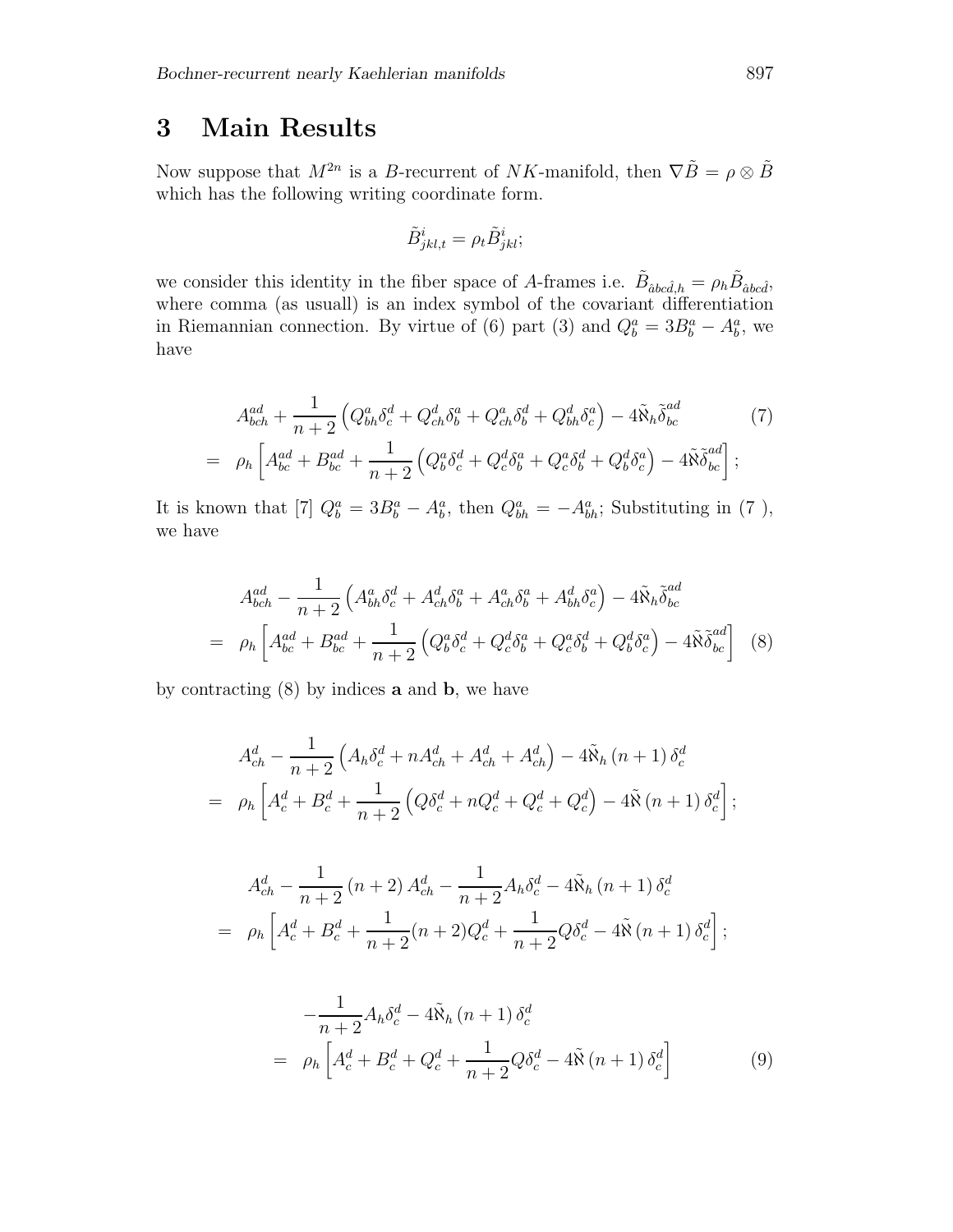but  $\aleph = Q_i^i = 2Q_a^a = 6B_a^a - 2A_a^a$ , consequently  $\aleph_h = -2A_a^a$ , then

$$
\tilde{\aleph}_h = \frac{-2A_h}{8(n+1)(n+2)} = \frac{-A_h}{4(n+1)(n+2)};
$$

Substituting in (9)  $\tilde{N}_h$  and with  $Q_c^d = 3B_c^d - A_c^d$ , we can see that

$$
-\frac{1}{n+2}A_h\delta_c^d + \frac{4(n+1)A_h}{4(n+1)(n+2)}\delta_c^d = \rho_h \left[ \left( 4B_c^d + \frac{1}{n+2}Q\delta_c^d \right) - 4(n+1)\tilde{N}\delta_c^d \right];
$$

Hence,

$$
0 = \rho_h \left[ \left( 4B_c^d + \frac{1}{n+2} Q \delta_c^d \right) - 4 (n+1) \cdot \frac{6B - 2A}{8 (n+1) (n+2)} \delta_c^d \right]
$$
  
\n
$$
0 = \rho_h \left[ \left( 4B_c^d + \frac{1}{n+2} Q \delta_c^d \right) - \frac{3B - A}{n+2} \delta_c^d \right]
$$
  
\n
$$
= \rho_h \left[ \left( 4B_c^d + \frac{1}{n+2} Q \delta_c^d \right) - \frac{Q}{n+2} \delta_c^d \right] = 4\rho_h B_c^d = 0;
$$

Consequently either

1.  $\rho_h = 0$ ; i.e.  $\nabla B = 0 \Rightarrow M^{2n}$ -Bochner symmetrical manifold. or,

2.  $B_c^d = 0$ ; i.e  $B^{dah}B_{cah} = 0$ , by contracting by indices **d** and **c** we have  $B^{cah}B_{cah} = 0 \Rightarrow \sum$ *c,a,h*=1  $\overline{B}_{cah}B_{cah} = 0 \Rightarrow \quad \overline{\Sigma}$ *c,a,h*=1  $|B_{cah}|^2 = 0 \Rightarrow B_{cah} = 0$ , i.e

 $M^{2n}$  is a Kaehlerian manifold [7].

Thus we have proved the following result:

**Theorem 1.** The Bochner recurrent (B-recurrent) NK-manifold is a Bochner symmetrical manifold or a Bochner recurrent Kaehlerian manifold.

Now assume that  $M^{2n}$  is a B-recurrent Kaehlerian manifold, then we can rewrite formula (6) part (3) in the following form

$$
\tilde{B}_{\hat{a}\hat{b}\hat{c}\hat{d}} = A^{ad}_{bc} - \frac{4}{n+2} A^{(a}_{(b}\delta^{d)}_{c)} - 4 \tilde{\aleph} \tilde{\delta}^{ad}_{bc};
$$

Let us differentiate this relationship with regard to B-recurrence of the manifold

$$
A_{bch}^{ad} - \frac{4}{n+2} A_{h(b}^{(a} \delta_{c)}^{d)} - 4 \tilde{N}_h \tilde{\delta}_{bc}^{ad} = \rho_h \left[ A_{bc}^{ad} - \frac{4}{n+2} A_{(b}^{(a} \delta_{c)}^{d)} - 4 \tilde{N} \tilde{\delta}_{bc}^{ad} \right]
$$

where  $A_{bc}^a = A_{hbc}^{ha}$ .

On the other hand, by breaking down the relationship

$$
dQ_{ij} + Q_{kj}\omega_i^k + Q_{ik}\omega_j^k = Q_{ij,k}\omega^k
$$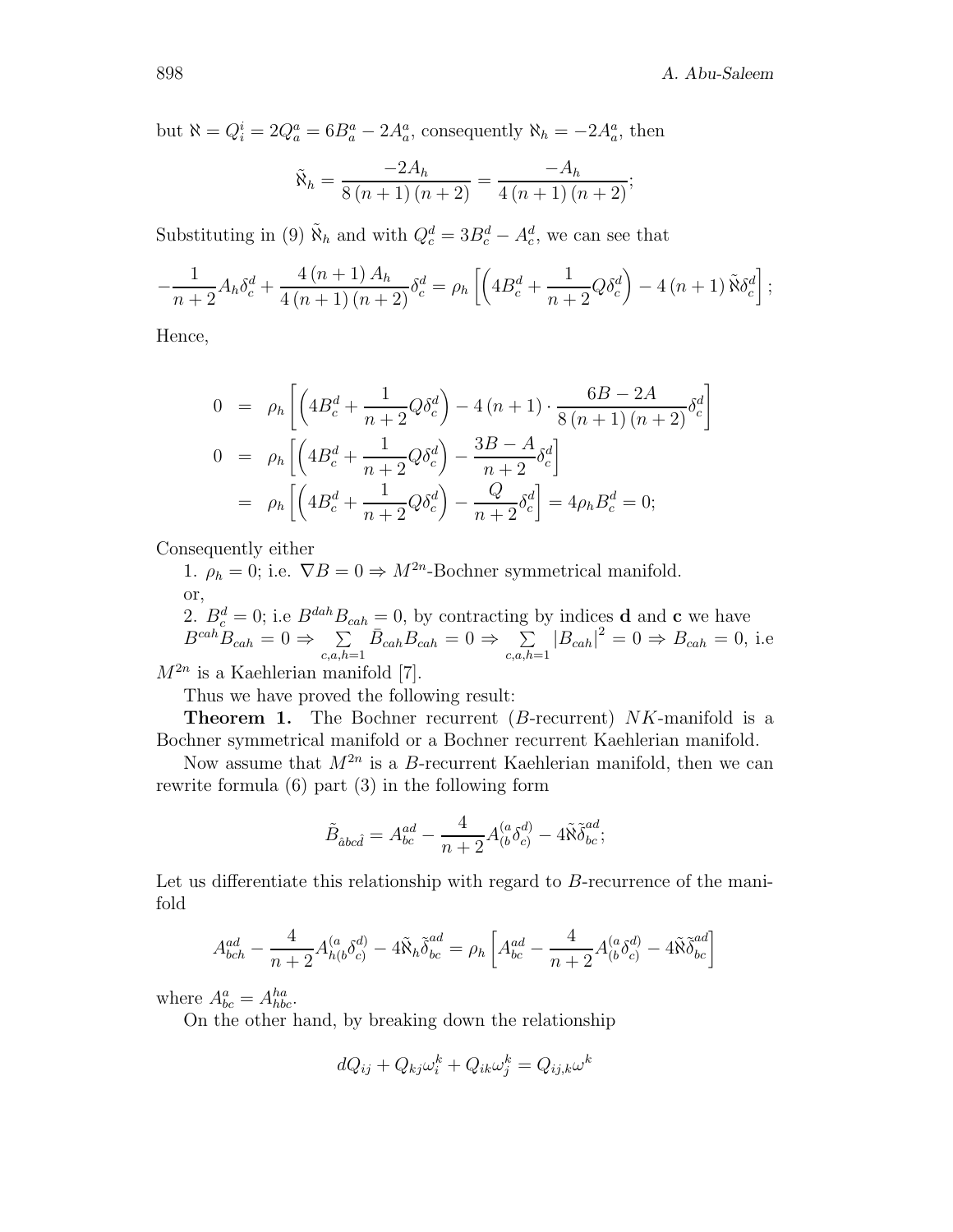(which is equivalent to that  $Q$  is a tensor of the type  $(2, 0)$ ) with regard to  $(5)$ we have  $A_{bc}^a = -Q_{bc}^a$ , and hence

$$
A_{bch}^{ad} + \frac{4}{n+2} Q_{h,(b}^{(a} \delta_{c)}^{d)} - 4 \tilde{N}_h \tilde{\delta}_{bc}^{ad} = \rho_h \left[ A_{bc}^{ad} + \frac{4}{n+2} A_{(b}^{(a} \delta_{c)}^{d)} - 4 \tilde{N} \tilde{\delta}_{bc}^{ad} \right];\tag{10}
$$

In particular, assume that  $M^{2n}$  is  $BQ$ -recurrent, i.e. it has additionally the recurrent Ricci tensor (with the same recurrence covector) then obvious that  $Q_{h,b}^a = Q_{b,h}^a = \rho_h Q_b^a, \tilde{\aleph}_h = \rho_h \tilde{\aleph}$ , and by virtue of(10) taking the form  $A^{ad}_{bch} = \rho_h A^{ad}_{bc}$ , means tnat It is a recurrent [7]; with the account of [7],  $M^{2n}$  is locally holomorphic isometrical to the product of the two-dimensional Kaehlerian manifold  $M^2$  by the complex Euclidean space  $C^{n-1}$  with the standard Kaehlerian structure. Taking into account Theorem 1, we get:

**Theorem 2.**The BQ−recurrent nearly Kaehlerian manifold is either Bsymmetric or locally holomorphic isometrically to the manifold of the type  $M^2 \times C^{n-1}$  with the standard Kaehlerian structure.

#### **References**

- [1] AL-Othman A. M., On geometry of Bochner tensor of NK-manifold Preprent. VINITI. No: 433-B33 (1993).
- [2] Rus H. S., On simply hormonic" kappa-space " of four dimensions, Proc. Lond. Math. Soc. (ser 2) 50 (1948), 243 - 268.
- [3] Wong Y. G., Recurrent tensors on linearly connected differentiable, Trans. Amer. Math. Soc. , 99 (1961), 325 - 341.
- [4] Hasegawa J. , H projective recurrent Kahlerian manifolds and Bochner - recurrent Kahlerian manifolds , Hakkaido Math. J. 3(1974), 271-278.
- [5] Yamada T., On a certain recurrent space and HP-transformation in Kahlerian manifold, J. Asahikawa Teen. Coll. 13 (1976), 103-109.
- [6] Gray A. , Nearly Kahler Manfolds , J. Different. Geom. 4 (1970), 283-309.
- [7] Kirichenko V. F. , Differential geometry of K-spaces , Itogi NaukiI Tehniki. VINITI, Moscow, Problemy Geometrii, 8 (1977), 139-161
- [8] Kirichenko V. F., K-space of maximal rank. Math. Zametki, 22 (1877), 465-476.
- [9] Kirichenko V. F., Methods of the generalized Hermitian geometry in the theory of almost contact metric manifolds , Itogi Nauki I Tehniki VINITI, Moscow, Problemy Geometrii, 18 (1980), 25-72.